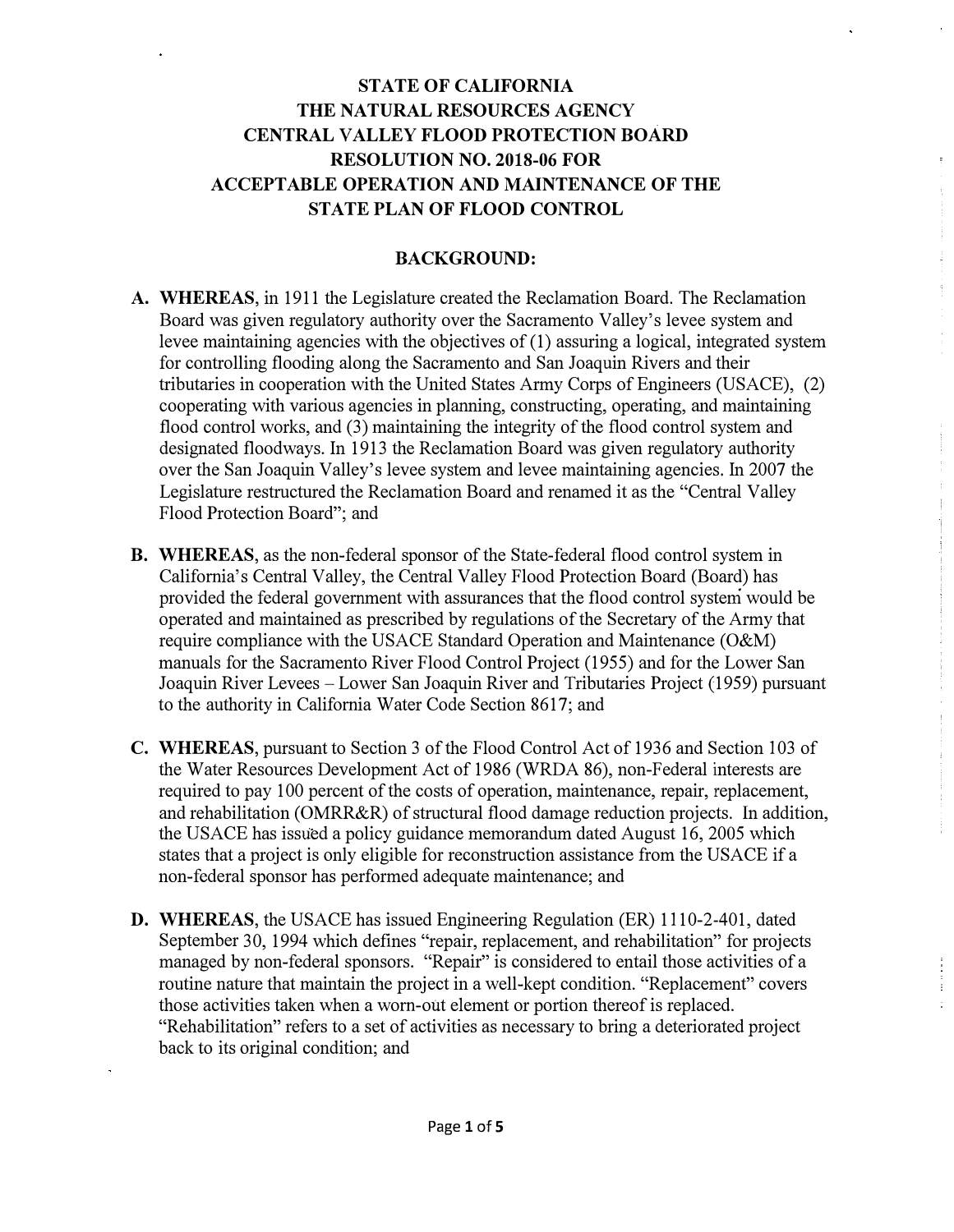- **E. WHEREAS,** the legislature granted the Board jurisdiction and authority over the State Plan of Flood Control (SPFC) as denoted in California Water Code, including Section 8534, which requires the Board to enforce on behalf of the State the erection, maintenance and protection of the SPFC which in its judgment will best serve the interests of the State and Section 8608 which requires the Board to establish and enforce standards for the operations and maintenance of the SPFC; and
- **F. WHEREAS,** California Water Code Section 12642 states "In all cases where the Federal Government does not maintain and operate projects, it is the responsibility and duty of the county, city, state agency, or public district affected to maintain and operate flood control and other works, constructed pursuant to Chapters 1 and 2 of this part, after their completion and hold and save the State and the United States free from damages."; and
- **G. WHEREAS,** California Water Code Section 12828 states "Except where the cooperation required by the United States in addition to the costs of all lands, easements, and rights-of-way, has been authorized to be assumed by the State prior to March 12, 1946, the department shall not reallocate the funds allocated to it, nor shall the Reclamation Board expend any funds appropriated directly to it, for acquisition of property rights or contributions to the United States, for any project for which the Reclamation Board is directed to give assurances to the United States unless and until a public agency other than the Reclamation Board has either assumed the obligations of maintenance and holding the United States harmless from damages due to the construction of works, directly with the United States, or has by binding agreement with the Reclamation Board agreed to assume such obligations and to hold the State and the Reclamation Board harmless from any claims therefor. .. "; and
- **H. WHEREAS,** many local maintaining partners provided assurances *to* the Board and signed agreements with the Board for continued operation and maintenance prescribed by regulations of the Secretary of the Army for the flood control system' in the Central Valley; and
- **I. WHEREAS,** in 2005, Hurricane Katrina caused portions of the federal levee system to fail in New Orleans, resulting in significant loss of life and property and subsequently, the USACE embarked upon a nationwide scrutiny of the federal levee system; and
- **J. WHEREAS,** after Hurricane Katrina, the people of California recognized the Sacramento-San Joaquin Valley as an area significantly at risk for similar devastation suffered by New Orleans and passed Proposition 1E, which provided \$4 billion for flood protection for the Central Valley, which has been utilized over the past 11 years to significantly improve the SPFC facilities in the Central Valley; and
- **K. WHEREAS,** the Central Valley Flood Protection Act of 2008 (2008 Act) directed that the Department of Water Resources (DWR) prepare a Central Valley Flood Protection Plan (CVFPP) to be adopted by the Board by July 1, 2012 (CWC § 9612(b)); and
- **L. WHEREAS,** DWR prepared a 2017 update to the CVFPP pursuant to the requirements of the 2008 Act. The 2017 update was adopted by the Board through Resolution of Adoption 2017-10 on August 25, 2017; and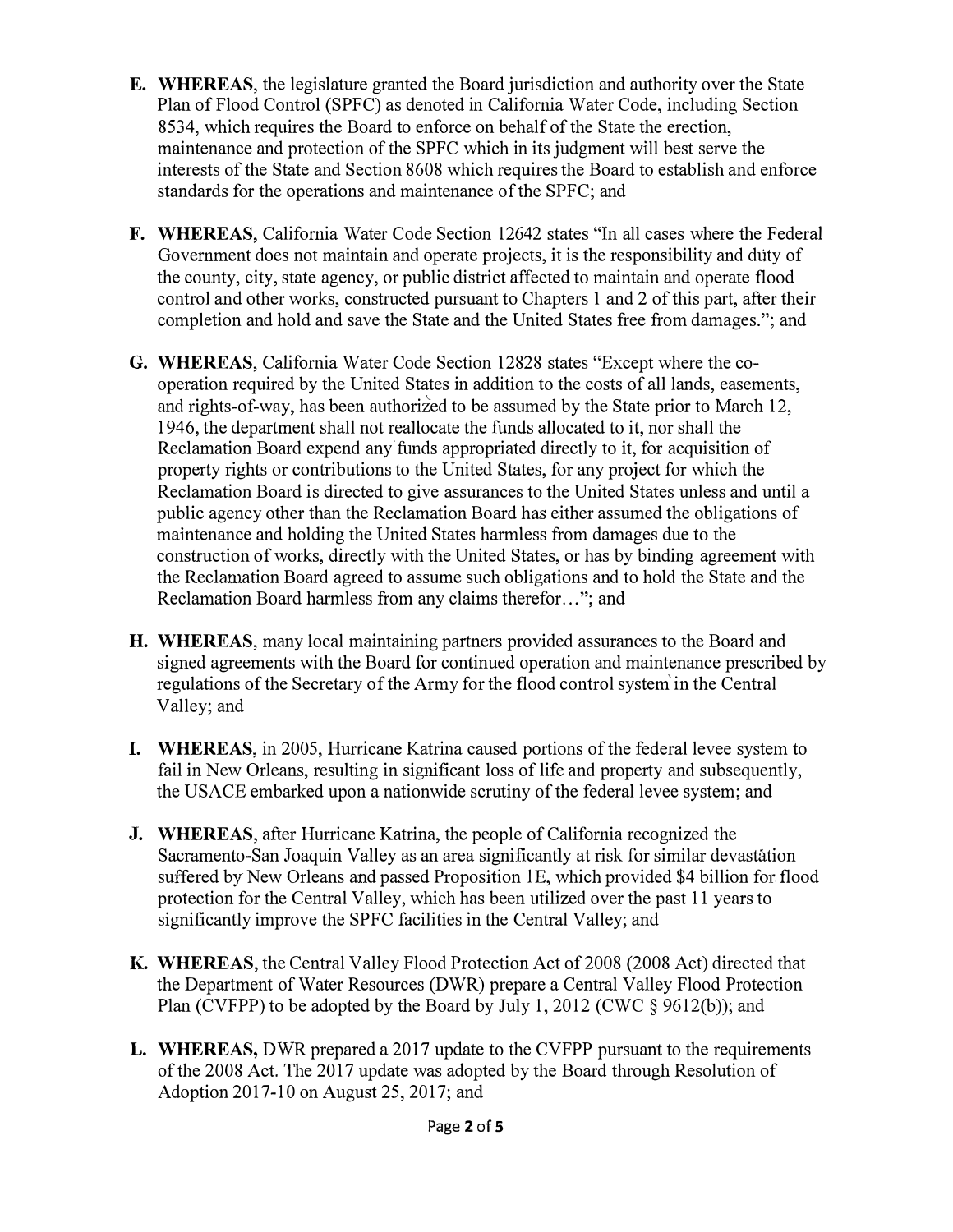### **M. WHEREAS,** through Resolution of Adoption 2017-10, the Board stated the following:

- 1. That in order to successfully implement the 2017 CVFPP Update, essential and adequate funding is necessary to continue to operate and maintain the flood system, that additional funding is required to correct identified deferred maintenance issues, and that further funding is essential to continue to make vital improvements to California's aging flood system.
- 11. That since the adoption of the 2012 CVFPP, the levee inspection reports provided by the USACE indicate severe levee maintenance.deficiencies in over 90% of State Plan of Flood Control levee systems.
- 111. That it is committed to working with the local maintaining agencies to correct these operation and maintenance deficiencies in order to obtain or regain eligibility for the Public Law 84-99 Rehabilitation Program.
- 1v. That it acknowledges the importance of all eight key policy issues identified in the 2017 CVFPP Update and will facilitate resolution of these interrelated policy issues with the understanding that the Board has identified funding and operation and maintenance of the flood system as the highest priorities to advance prior to the 2022 CVFPP Update.
- **N. WHEREAS,** through multiple successful Coordinating Committee meetings, the Board has facilitated a discussion regarding the definitions of OMRR&R, including valuable participation by the USACE, maintaining agencies, and stakeholders.

## **NOW, THEREFORE THE BOARD FINDS:**

- 1. That the above recitals are true and correct.
- 2. That this Resolution 2018-06 is being adopted by the Board as confirmation of the State's standards for OMRR&R for SPFC facilities. It is also intended to notify all interested parties that the Board will enforce its standards as necessary to fulfill its mandates pursuant to California Water Code and its federal assurances.
- **3.** That the USACE requires that all SPFC facilities be operated and maintained in accordance with the Code of Federal Regulations, Title 33, Section 208.10 (33 CFR 208.10), with federal O&M manuals, in accord with ER 1110-2-401 and that all levee systems pass periodic inspections with acceptable ratings to be eligible for the federal Public Law 84-99 Rehabilitation Program.
- **4.** That except as noted below, the State's priority and long-term goal is for maintaining agencies to substantially improve operation and maintenance practices to reach compliance with all requirements of applicable federal regulations and O&M manuals ensuring eligibility for the federal Public Law 84-99 Rehabilitation Program under current federal interim guidelines. The State does not believe that compliance with the USACE vegetation standards is appropriate or practical within the SPFC in light of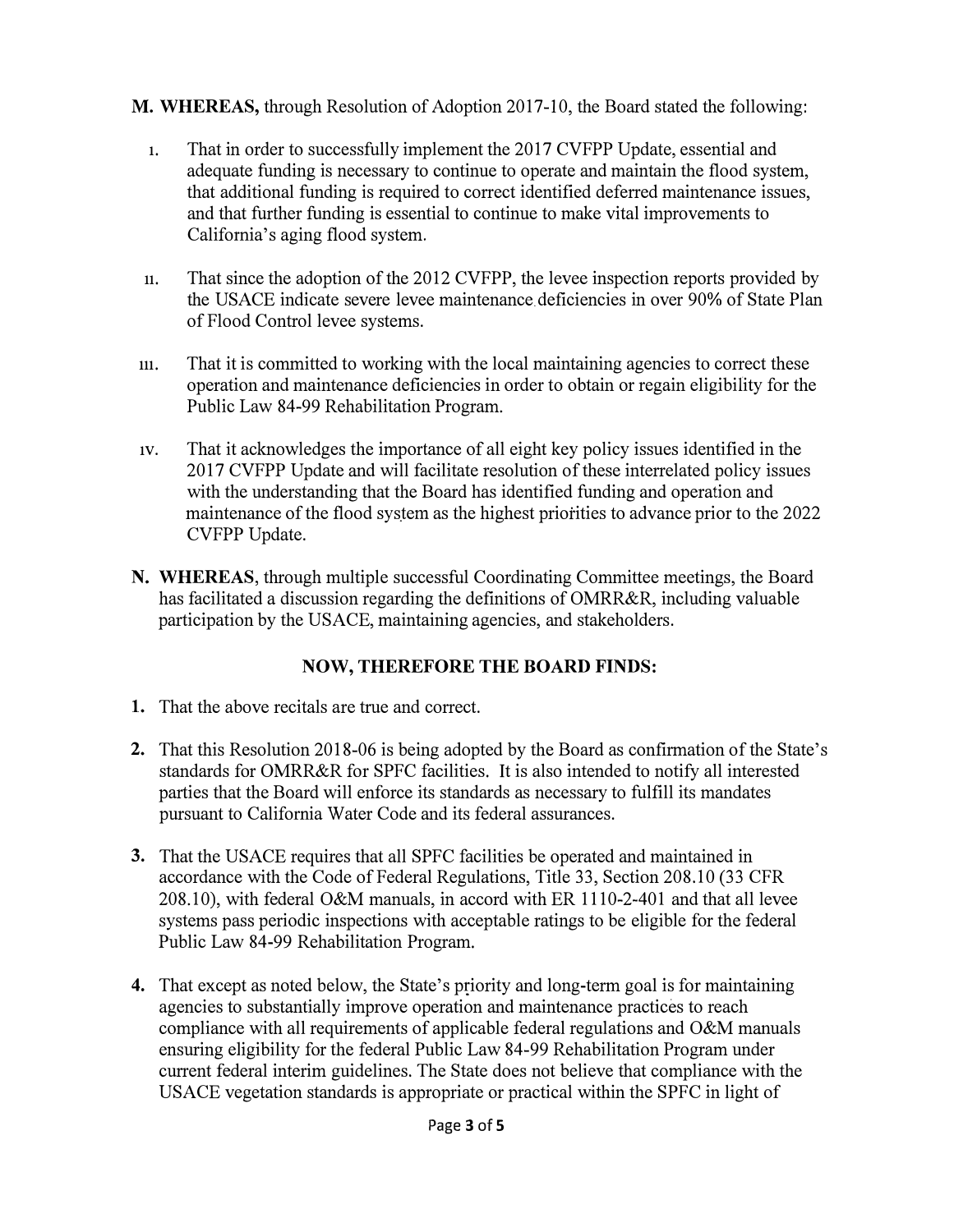competing interests under the Endangered Species Act and therefore has promoted alternative levee vegetation objectives that require maintaining agencies to instead comply with the State's current levee vegetation management strategy.

- **5.** That the obligation to perform routine operation and maintenance did not change with the addition of 33 U.S.C. 2213 from WRDA1986.
- **6.** That the required operations and maintenance as identified in existing O&M manuals includes "repair, replacement, and rehabilitation" as described in ER 1110-2-401, but does not include reconstruction of a project or project segment that has reached the end of its design service life or is deficient due to a design or construction defect.
- **7.** That many local maintaining agencies have advised the State that lack of sustainable funding is a major hurdle to adequately operate and maintain SPFC facilities.
- **8.** That identifying and securing a sustainable funding source for operation and maintenance of the SPFC is a State priority.
- **9.** That the State is committed to working with the maintaining agencies to correct operation and maintenance deficiencies that will reduce risk to the people and property of the Central Valley, and obtain, regain, and maintain eligibility for the federal Public Law 84- 99 Rehabilitation Program.
- **10.** That the State acknowledges the value of maintaining agencies and applauds those agencies which received acceptable ratings. The State appreciates those maintaining agencies that have developed and submitted System Wide Improvement Framework (SWIF) plans.
- **11.** That the State encourages all other maintaining agencies currently not meeting federal Public Law 84-99 Rehabilitation Program eligibility criteria to develop, submit, and adhere to SWIFs as an initial phase to regain eligibility for the federal Public Law 84-99 Rehabilitation Program. As an interim phase of compliance with the requirements of 33 CFR 208.10 and federal O&M manuals, the maintaining agencies may address the unacceptable items identified in the USACE inspection reports that fall within the list of items used to determine Public Law 84-99 eligibility, currently described in the USACE memorandum dated March 21, 2014 with subject line "Interim Policy for Determining Eligibility Status of Flood Risk Management Projects for the Rehabilitation Program Pursuant to Public Law (P.L.) 84-99".
- **12.** The Board will seek to update or execute assurance agreements with local maintaining agencies to standardize such agreements in a manner that explicitly recognizes operation and maintenance requirements include repair, rehabilitation, and replacement as defined in ER 1110-2-104.